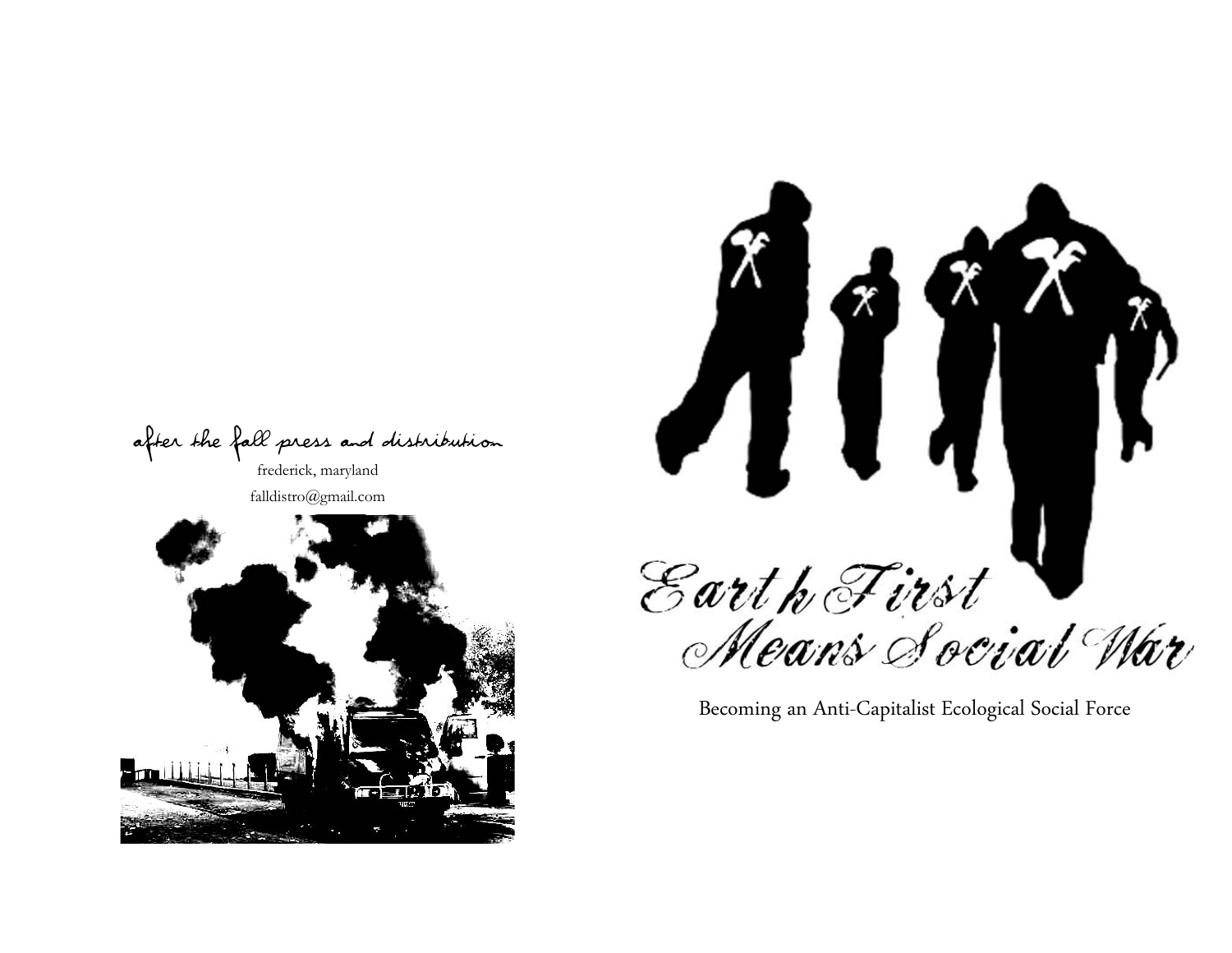

*ief-southeast@riseup.net*

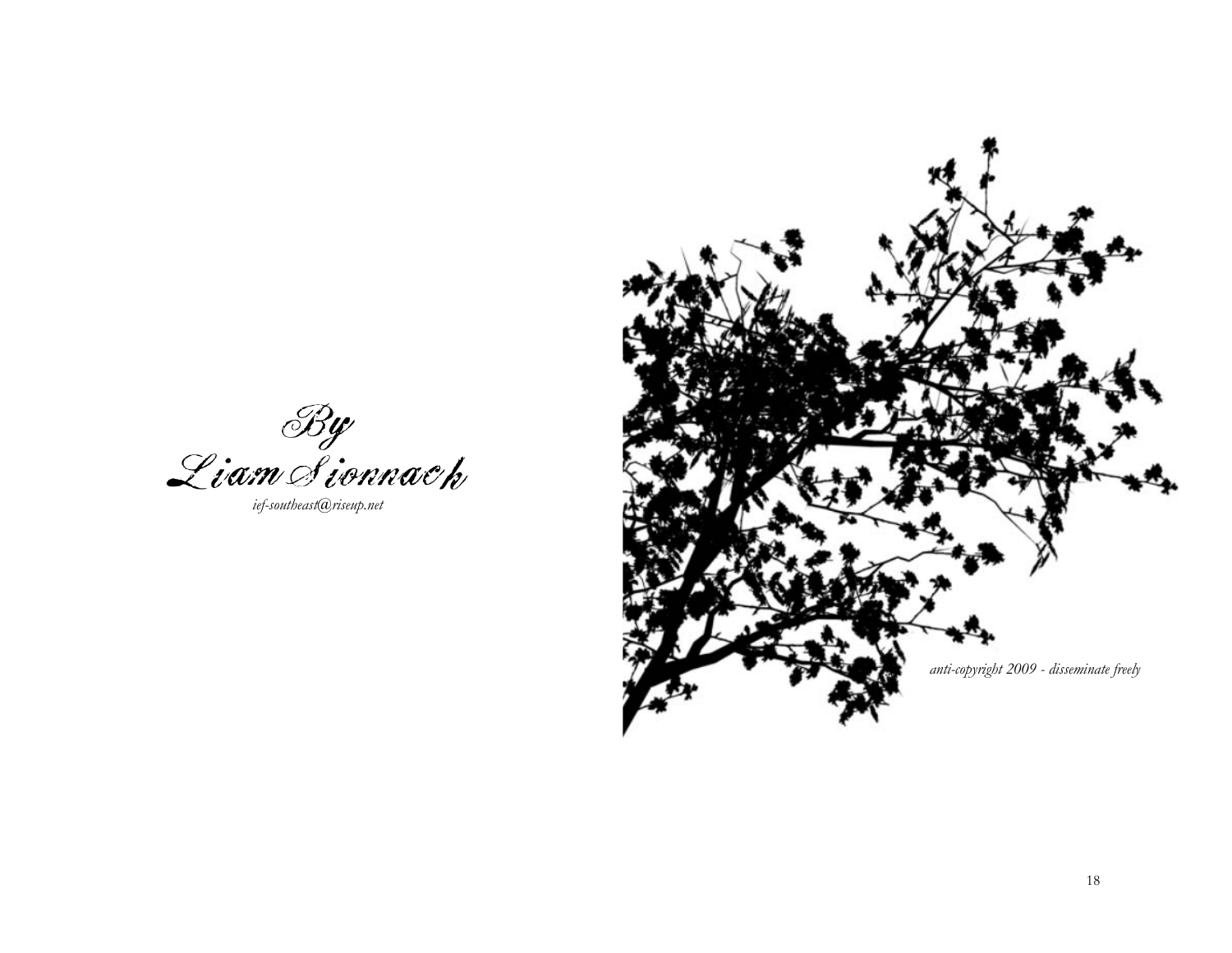planetary scale—connecting us to older worlds and ones yet to exist.

With ink and dagger, curse and irony, cheer and uncertainty, we will continue to walk and converse—breaking bread, asking questions, making love, growing old, and contributing to the overall creation and reproduction of life on the planet. We are always seduced into walking; it's the fabric of our creative urge, the thumping of our hearts, that directs us to accelerate, to become robust and networked. It is likely that no matter what happens, we will continue to experiment with living.

The constitution of EF! as an anti-capitalist ecological social force is a matter of the magical tendencies that link all humans as social critters. But furthermore, it is a matter of our new desire, liberated from politics and put into motion as social war. Social forces will destroy capitalism and deindustrialize the planet, but we will not stop there. Let our stories intoxicate us with a profound meaning. Let us seize the means to produce existence. Let us usher into being an age of uncertainty, leaving behind the old world and opening up the doors to all possibilities. We want bread, blood and roses too.

### Glossary of Terms

*affect:* 1. A material influence or alteration that produces empowerment. 2. To act upon (as a person or a person's mind or feelings) so as to provoke a response; influence. *Affective struggle changes those struggling, as well as the world around them.*

*effect:* The power to produce external results. *Her protest had no effect.*

*desire:* A productive force; the information that circulates through bodies and produces action. *We don't have* desires*, we are produced through and as vessels of* desire.

*social war:* The narrative of "class struggle" developed beyond class to include the complexities and multiplicities of all social relations. Social war is conflict within all hierarchical social relations.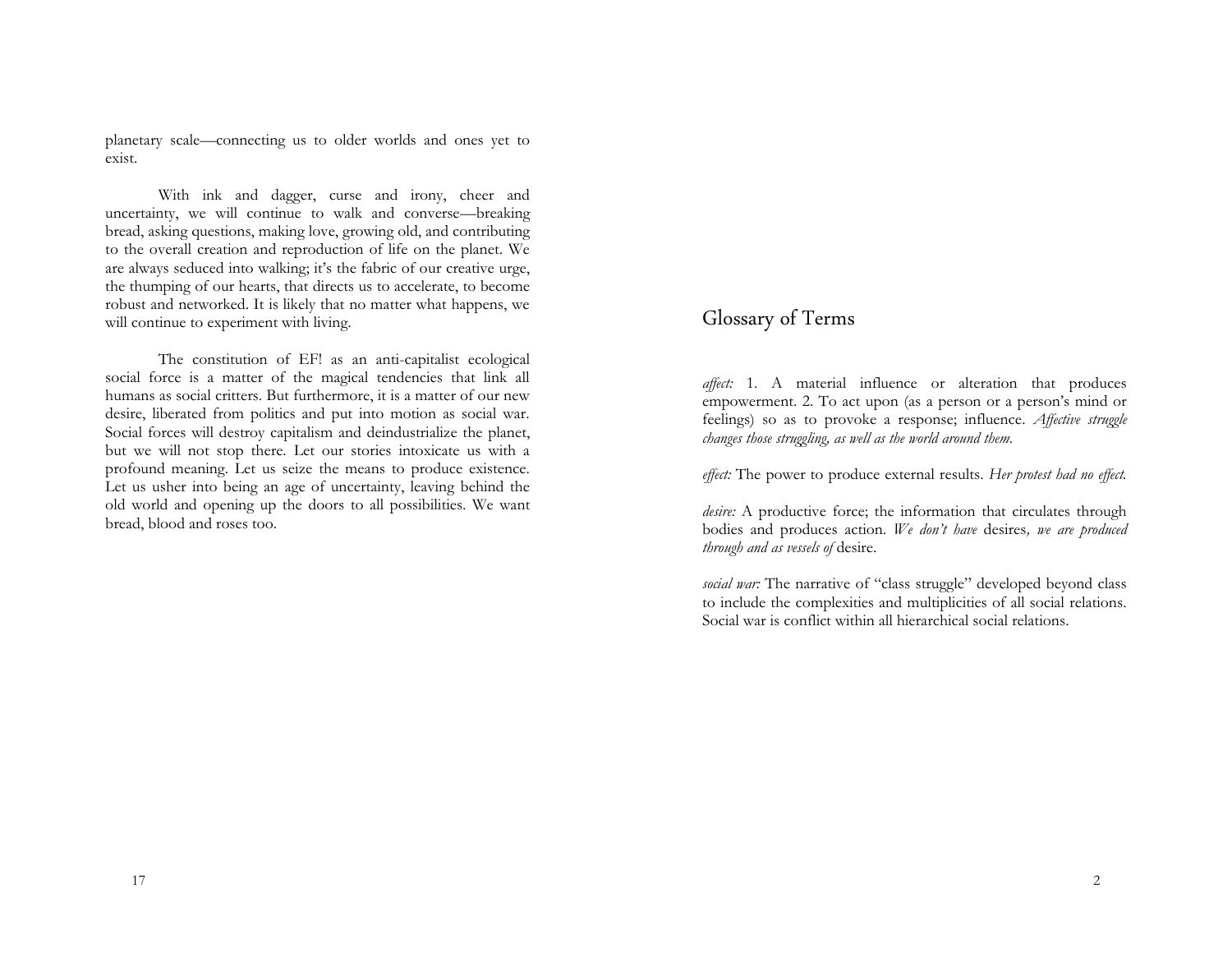Because of the existing distribution of resources and production of knowledge, food and water will be the most contested, followed by social spaces and inhabitations. Many within EF! have accumulated some very helpful special knowledge. However, this is usually used for accumulating capital, maintaining a nonprofit status or impressing friends. This knowledge must be liberated from its current form. An anti-capitalist, ecological social force will have the means to produce knowledge, and it will seize ways of distribution. In our workplaces, in our subcultures, in our many environs, we should produce and share this knowledge. We need our day laborers and our baristas to be connected with our beet-harvesters and Conservation Corps workers in a circuit of information.

## The Anti-Capitalist Ecological Social Force Becomes Material

To become powerful, we need to locate in that circuit a kernel capable of seizing and maintaining space. Revolt is not a military operation but a social affair. However, this does not negate the very real necessity that space plays. We need social spaces, places for us to get organized, places that can sustain life, places worth calling home. In the metropolis and in the mountains, in the small towns and in the desert, we will produce a village within the city and a city without walls. We need material structures and thread to weave them together. The material structures will, at first, be social centers, radical neighborhoods, appropriated land, but will transform into autonomous rebel communities, archipelagos of revolt, and experiments in food and water acquisition that develop beyond organic farms and water conservation. The thread to weave them together will be our capacity to cultivate portals of communication that say, "We need this, do you?" in rhythm with our material and existential conditions that have been only recorded so far over beer or coffee, or in blogs and journals. As we grow more powerful these portals will become faultlines on a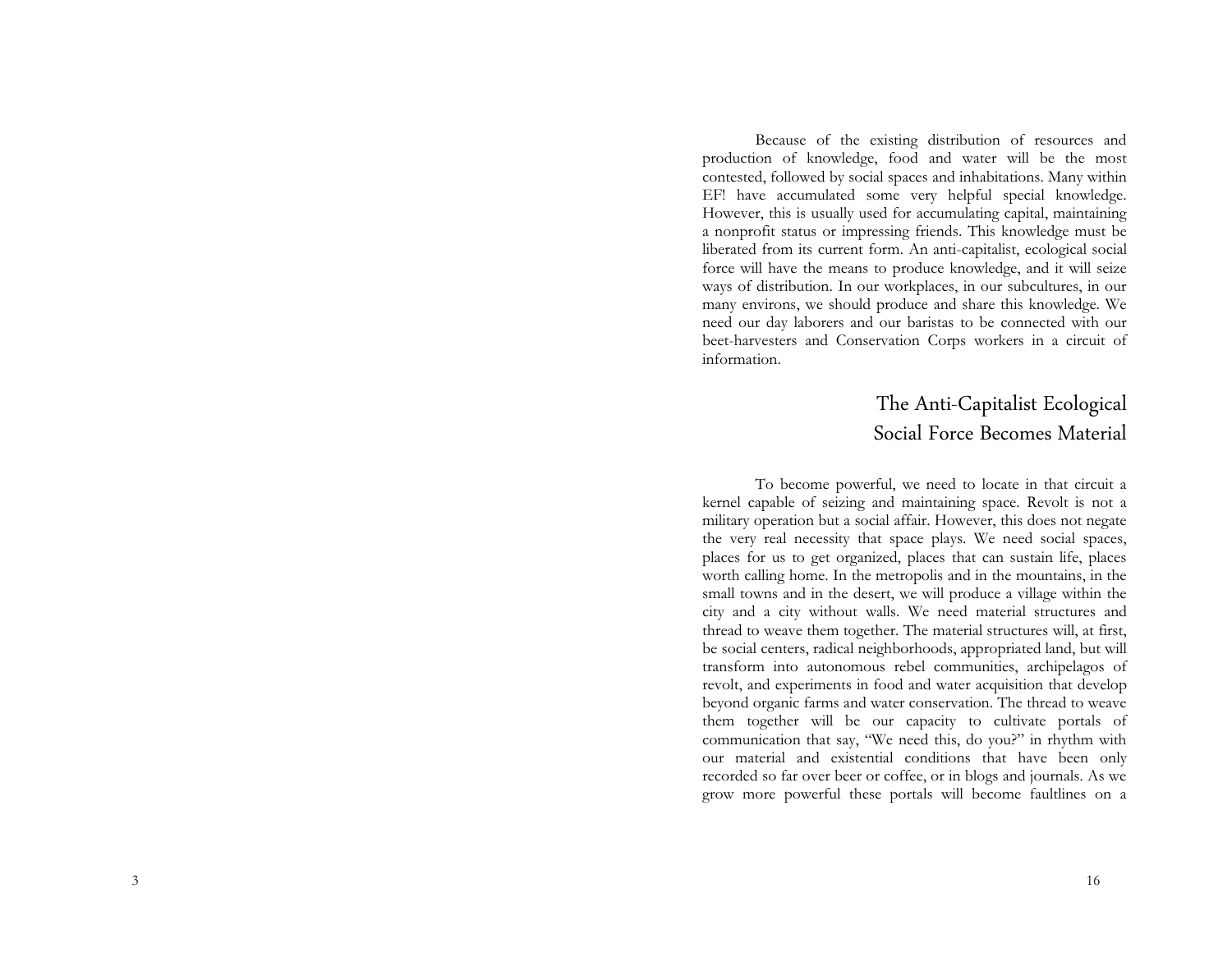We are still capitalism's most important infrastructure. While it is true that massive self-reductions of consumption have contributed to destabilizing and precipitating a crisis in the economy, it also true that our deeds have little meaning without a social context. To cause a crisis in green capitalism, a significant portion of the culture-producing population must refuse to be a market demographic but also work to undermine the influence of green production. This means producing memes—contagious ideas based in a shared experience—against green capitalism.

But it also means stealing products and destroying green capitalist manifestations—for example, looting Whole Foods or destroying hybrid cars. It means developing techniques such as fare-dodging, shoplifting, seed-sharing and collectivizing survival practices in the workplace, as well as smashing the false harmony of current green techniques by illuminating the fractures within green sciences and green design. These acts may seem fantastical in the present, but the crises already in progress are producing the conditions where people will very soon think in more elaborate terms about their material conditions. Because there are already mechanisms at play that provide fertile ground for pro-capitalist and pro-fascist political programs, it is important that an anticapitalist ecological social force articulate itself in rhythm with such changes.

It has been noted before that conflicts at and because of borders should beckon our unwinking eyes (see *EF!J* September-October 2006). Considering capitalism's tendency toward fascism, this is an important site of conflict. The Minutemen point to an already existing discourse within our society—one that is framed in ecological terms. If we can prove the meaninglessness of borders, then we can reduce their appeal to those who have made the mistake of viewing the geography of the Earth through nationstates. Moreover, we can undermine the next fascism's use of borders and anti-immigration as selling points, and constitute our anti-capitalist ecological social force as concretely anti-fascist.

*This is another contribution to the ongoing discussion about evolving EF! perhaps beginning again, from a different angle.*

I intend to present a modest argument in favor of an Other Earth First!. What has made EF! powerful is not a particular ideology but rather a network structure based on affinity and, in most cases, cultural codes, rituals and customs. It follows that evolving EF! will continue to stand on and operate within that infrastructure. However, there are new maps we must examine and difficult topics that demand our immediate attention. The first and foremost is a question of *we*: Who are *we*? The second is a question of our current world or conditions: capitalism, the global ecological crisis and its social consequences. The third is a notion of possibility and uncertainty: How we will contribute to not simply defending ecosystems, but also to circumventing green capitalism and tendencies toward fascism with a green angle, and how we will usher in a total transformation of society?

It is not my intent to argue in favor of collapsing ecological struggle into a broad movement of movements. *Au contraire*, ecological struggle is special *but only as a social force* (1). A powerful ecological struggle against industrialism and capitalism is the only social force that can prevent the catastrophic future of eco-fascism, and that can attack and destroy the reigning system of capital.

While it is clear that the global ecological crisis we've struggled to prevent is becoming a component of daily life something mentioned in the news, over the phone with family, in passing with acquaintances—our current modes of struggle are making little headway, either in mitigating the constant expansion of capitalism, or in reaching the hearts and minds of a significant portion of the population. Unfortunately, this is predictable.

<sup>(1)</sup> By social force, I mean a social phenomenon that is intentionally directing society. While in the past "social movement" would have sufficed, today, very few movements have genuine power or agency. Rather, they simply are allowed to exist because what they produce has little to do with totally transforming society.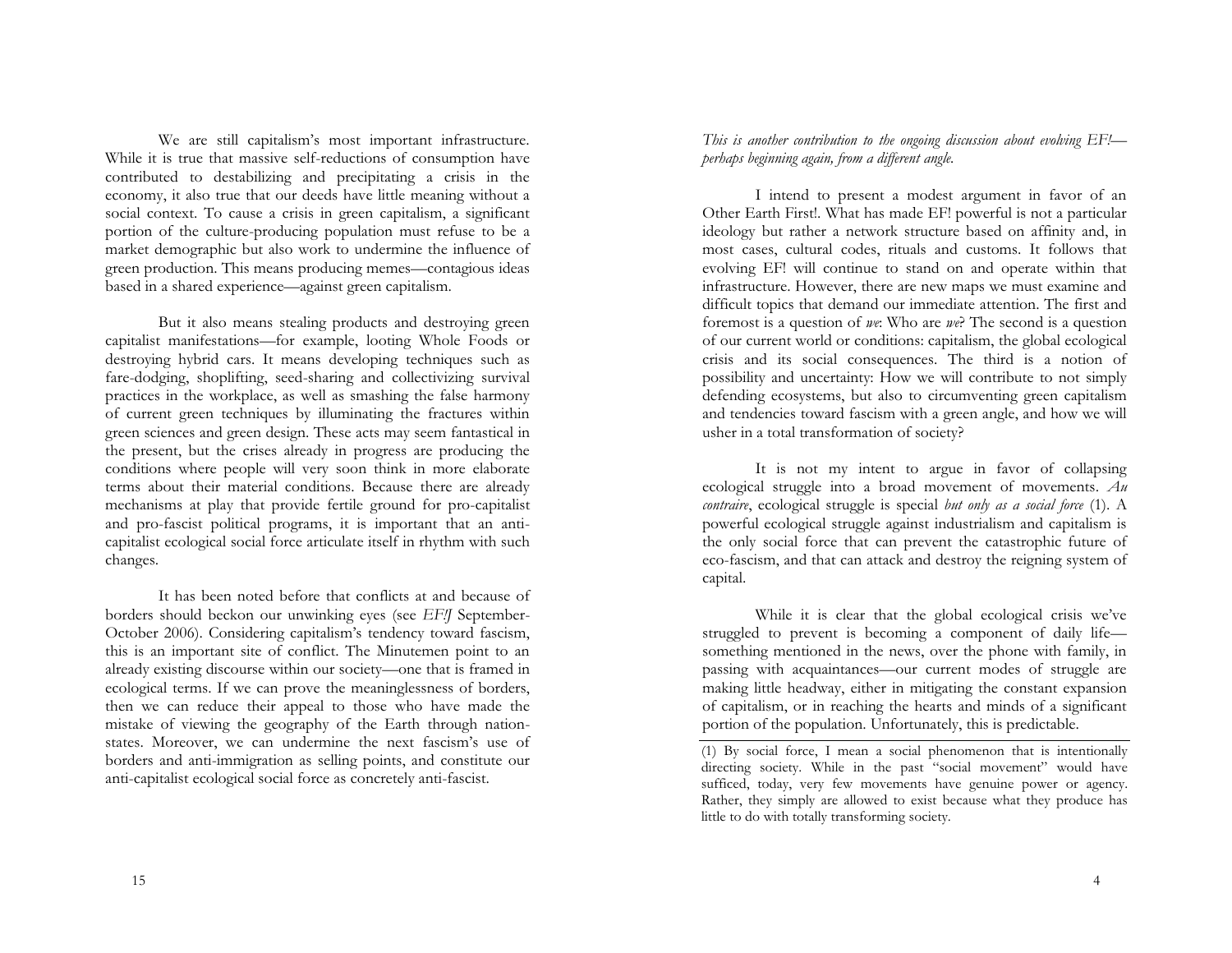Currently, capitalism produces the conditions under which we act. Capitalism, not EF!, currently has the intelligence and laborpower to fantasize about and reorganize society. It is no wonder that when we point at the world on fire, a product to temporarily extinguish the flames becomes available or a movie with laughable solutions is made. However, ours is a problem of neither capacity nor consciousness, but rather of memory and imagination. When polemicists on the topic of civilization, such as Derrick Jensen, inform us that we will never be a popular movement, the myths of our lack of power and of our need for heroic true-believers become more palatable.

Although these myths about how the world works are seductive and consistent with the popular narrative of defeat, they prove incorrect when we more deeply examine the world. Capitalism is not merely a political-economic order but an edifice developed throughout history to structure all human relations. Despite all its anti-social pretensions, capitalism is a *social* structure. This means that the nightmares of capitalism are not caused by special individuals but by a complex system of social relations. The hypothesis of an Other narrative is this: Given the right circumstances, a complex system of social relations could materialize our *dreams*.

Capitalism may have just about every power relation to defend and enforce it. However, it is important to remember that it was our labor and knowledge that imagined and constructed the geometry of the gears, the logic of the advertisements and the cartography of deforested land. Furthermore, it is our urge for utopia, not that of bureaucratic systems, that has always provided an alternative.

EF! would do best to reimagine what becoming powerful might feel like. It would benefit us to experience our power intimately embodied in spaces where capitalism is being called into question. This means we would not continue to exist as a mere protest movement but rather as criminals experimenting with ways

# Circumventing Fascism and Destroying Green Capitalism

Green capitalism is the process by which the economy will attempt to reconcile its desire for constant expansion and extraction of resources with the finite ecosystems that all life relies on. At first, as we've seen, it will raise a green banner, but in the end it will exclaim, "Long live death!" Green capitalism will not be possible without a fascist element (3). Already on the horizon, the *nouveau riche* are getting organized. Many are developing for themselves eco-mansions—ones that look, smell and feel like plantations. Neoliberalism is the *corporativismo* preceding this, putting into place a diffuse global state that is no longer the main actor in producing culture and controlling the economy (4). It is no coincidence that many clean water reservoirs are now owned by Coca-Cola and Pepsi, following the passing of the North American Free Trade Agreement and the General Agreement on Tariffs and Trade. The transfer of all access to life-support resources to the rich and the inability of a significant portion of society to survive without capitalism has been set in motion. There are more prisoners than farmers in the US; there is more production of culture than food. Green capitalism will be complete when we are neutralized and the first car that runs on salt water is sold. It is our task to make this impossible.

(3) Fascism is often the shock-troop of capitalism. When there is a crisis that causes instability in the social order, fascism will be instated. Because it already exists within certain confines of the state, such as the military, it will have more ease in its re-emergence into popular support. The Minutemen were considered public enemy number one only a decade ago, when the state was ridding itself of the militia movement. Why now, are they lawfully deputized? And what will the green-shirts look like? Who will they be in a decade?

(4) *Corporativismo* (Corporatism) was the economic structure put into place to reorganize Italy's economy when Mussolini came to power. The corporation is a model to "incorporate" all interests into, superceding both private individuals and public interests. The corporate structure in fascist Italy was used to maintain a capitalist system by expanding the power and definition of the state to include everything. Contemporary neoliberalism maintains the state but expands capitalism to include everything.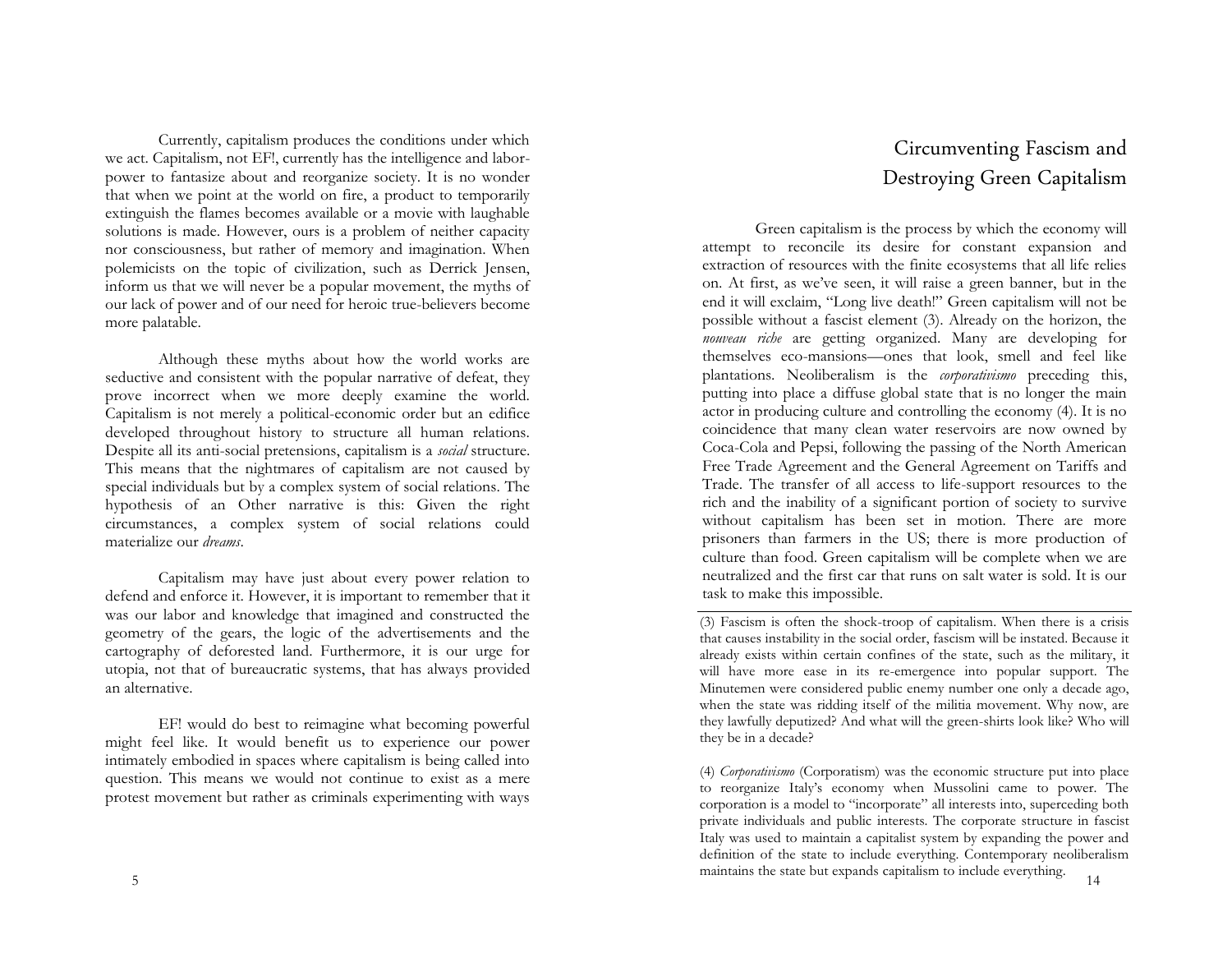interested in power. Therefore, we will manifest our force in places where we are powerful and where we have the capacity to achieve our objectives. The old saying, "A losing battle is the only one worth fighting," no longer enchants us. We must point to the burnout and depression of those who were trying to lose the battle of anti-globalization and to the banality of the current anti-war movement. We will riot when we can destroy everything we wish to. We will blockade when it interrupts capital. We will test our capacity and power without regard to those who say "hurry up" or "slow down." We will do as benefits us.

### No Compromise

*Those who cheer on the consequences of collapse, those who would foolishly sign peace treaties with pragmatism if it offered a more sustainable entrée, and those who will be the next Julia Butterfly or the next German Green Party* (2)*, we will politely show to the door. "No compromise" still has meaning.* 

The future is uncertain. On the one hand, life on Earth and the human species as we know it are already being fundamentally altered and may simply go extinct. On the other hand, life may survive and proceed to an even more terrifying nightmare. Both futures determined by capitalism will result in a world where people must fight one another for access to resources. It sounds so familiar. It is these futures that an anti-capitalist ecological social force will circumvent. Conversely, it is an Other future that our social force will precipitate.

to survive. We would notice that a similar fabric runs throughout society, connecting us not solely to other predominately white social movements but also to many people who survive without compromise in this world on fire. We are not individuals acting on our moral impulses; we are a social force becoming aware of its power. Becoming powerful is a matter of making our story a place to inhabit—making our story material. We dream in the face of nightmares, not as an escape into an alternate reality but as a weapon to change this one.

### Who Are We?

Within activist circles, the question of "Who are *we*?" causes vertigo. Some attempt to define themselves not simply by *what* they do but by *how* they do. This is an interesting divergence but ultimately a meaningless one. Can *we* be described by a technique?

Sadie's SFB defends her anti-political assertion. "I am not an activist," she claims (see *EF!J* March-April 2008). "I don't think I ever was. Arsonist, yes...." She alludes to an important point. As activists we express things to those who manage the state, not to those exploited by the state. Activism is the division of labor that specializes in social change. When we engage in activism, our struggle is transformed into "issues," becoming political capital for politicians. From this perspective, the poodle-assed behavior of Al Gore and the Sierra Club is not surprising. How will more militant tactics redefine ecological discourse if we are still communicating through political means? Even if we eschew the activist label, our communiqués are not an affirmation of our power as much as thinly veiled pleas for inclusion in the political discourse.

Presently, we are working toward only a radicalized version of the solutions presented in *An Inconvenient Truth*. Gore says, "You, individual, can use more compact florescent light bulbs, reduce your carbon dioxide emissions and recycle." We say, "You,

<sup>(2)</sup> The German Green Party, although coming out of the anti-nuke and anti-war movements of the 1970s and 1980s, has aligned itself with the extreme right, and actively suppresses radical ecological discourse. As the governing party in 1990s and 2000s, it deployed troops in defense of the North Atlantic Treaty Organization programs it was created to stop.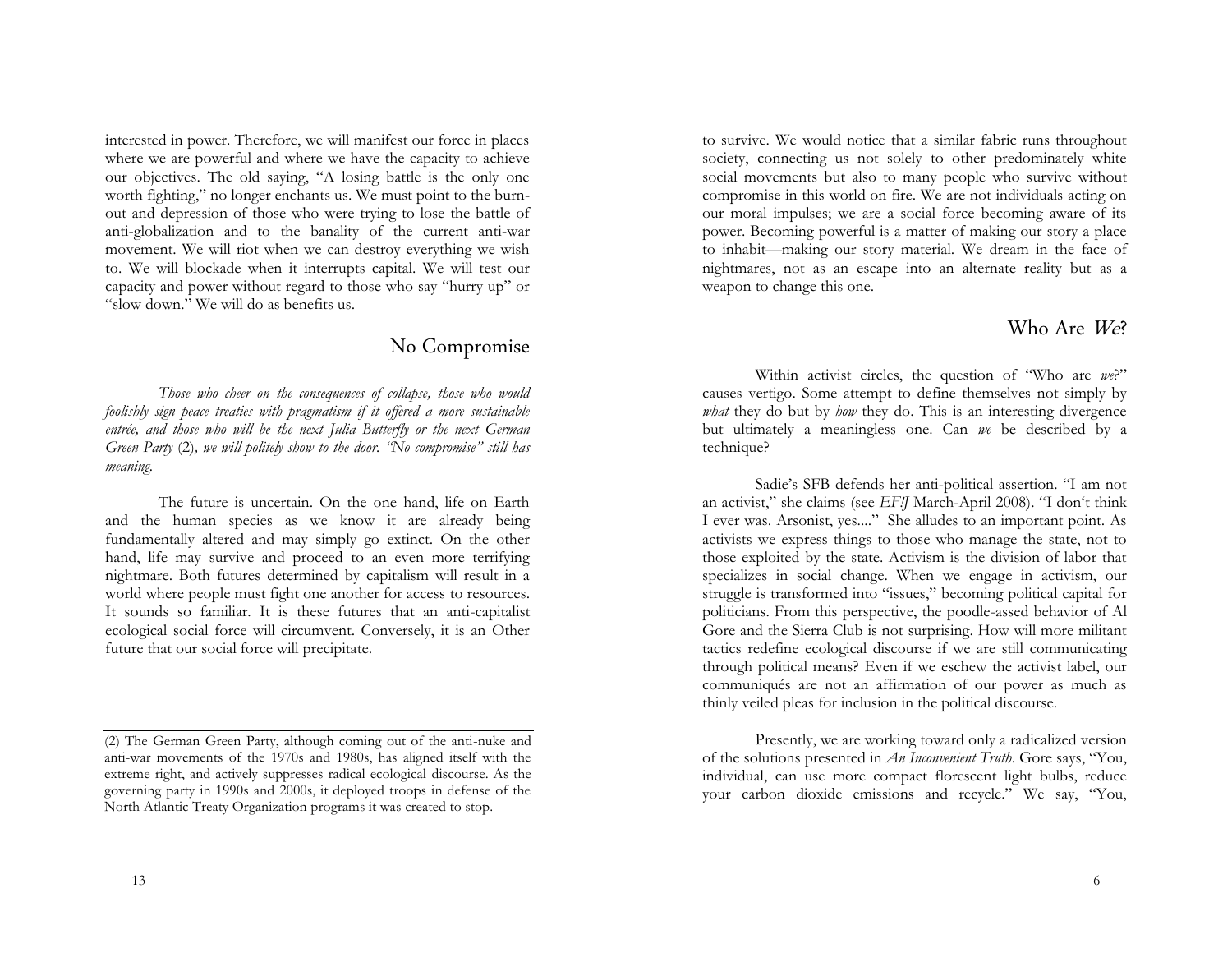individual, can ride a bicycle, eat trash, give up things and even punish those who don't." Although we have added a more militant moral character to our argument, the story remains the same: Individuals making moral choices will transform society. What's hidden within that narrative is an assumption that history and social change have been made by individuals. But we are not one story; we are a multiplicity. We are not made up of heroes and bystanders; we are the combination of those who created capitalism and those who are oppressed by it.

#### The Individual and Activism

The (Western) individual is the protagonist of Western civilization, a construct of values developed during the Enlightenment and a story set into motion by the rise of capitalism. The individual expresses a person disjointed from the social; it produces a story where freedom is individual choice and individual agency.

The EF! tradition contains an affirmation of the individual and utilizes an activist methodology of social change. Even during the times when rowdy rednecks who really appreciated wilderness were putting the fictions of Edward Abbey into practice—a golden age for some—EF! was not able to birth itself outside of politicsas-usual. Instead, it attempted to develop political capital and credibility through publicity stunts and public land proposals. Over time, the sociality, camaraderie and affect that were cultivated through a collective practice of sabotage, were replaced by the urgency and moral impulse for direct action, which became increasingly a specialized practice of our heroes alone. Eventually, the urgency and moral impulse that demanded, "Something must be done!" pushed us back to sabotage, but this time it was the underground component of a dwindling movement. Like the Weather Underground component of the 1960s anti-war movement, our friends and co-conspirators who spray "ELF" on burned-out developments still essentially practice nonviolent

An anti-capitalist, ecological social force needs money and resources. We are not yet connected through a network of hookups, petty crime and embezzling. We need structures in place that both produce portals into our world and bring in cash. Each issue of the *Journal* needs nearly \$10,000 to go to print and pay expenses. If we intend to keep this as our mouthpiece, then we need to come up with creative and destructive solutions to keep it funded. Moreover, imagine what other tools we could have at our disposal if we had solutions improving both the *Journal*'s material conditions and improving ours as well. One of the primary achievements of the radical labor movement at the beginning of the 20th century was its ability to provide an option of survival that allowed its participants to exist in capitalism but also against capitalism. If one was fired due to participation in a strike, one could travel to another node of the union and find work, as well as affective struggle and camaraderie. Similar things can be said about those who eat trash, ride bikes and reuse objects. We need to take seriously our input in EF! projects. They are the deeds and opinions not only of our humble editors nor of the loudest, craziest person at our gatherings. We can produce knowledge and reveal our experiences but only if we appropriate these tools collectively.

With an attention to our senses, a multiplicity of environs may spill out of the containers of our political identities and emerge inside the doors of nonprofits in the West, the free states of the Northwest, the publications of the East and West Coasts, the abandoned epicenters of yesteryear's industry, and the cafés and culture-production factories of today. These are some focal points of social war, and this is where we will begin the process of seizing the means to produce existence.

The wisdom that compelled those who act in the night to leave the single-issue campaign or protest shouldn't go unnoticed. Our social force is not the sum of urgent calls to defend this or that place, or to protest the next big thing. However, this is not to say we would do best to leave such places to those who are still held hostage by politics. An anti-capitalist ecological social force is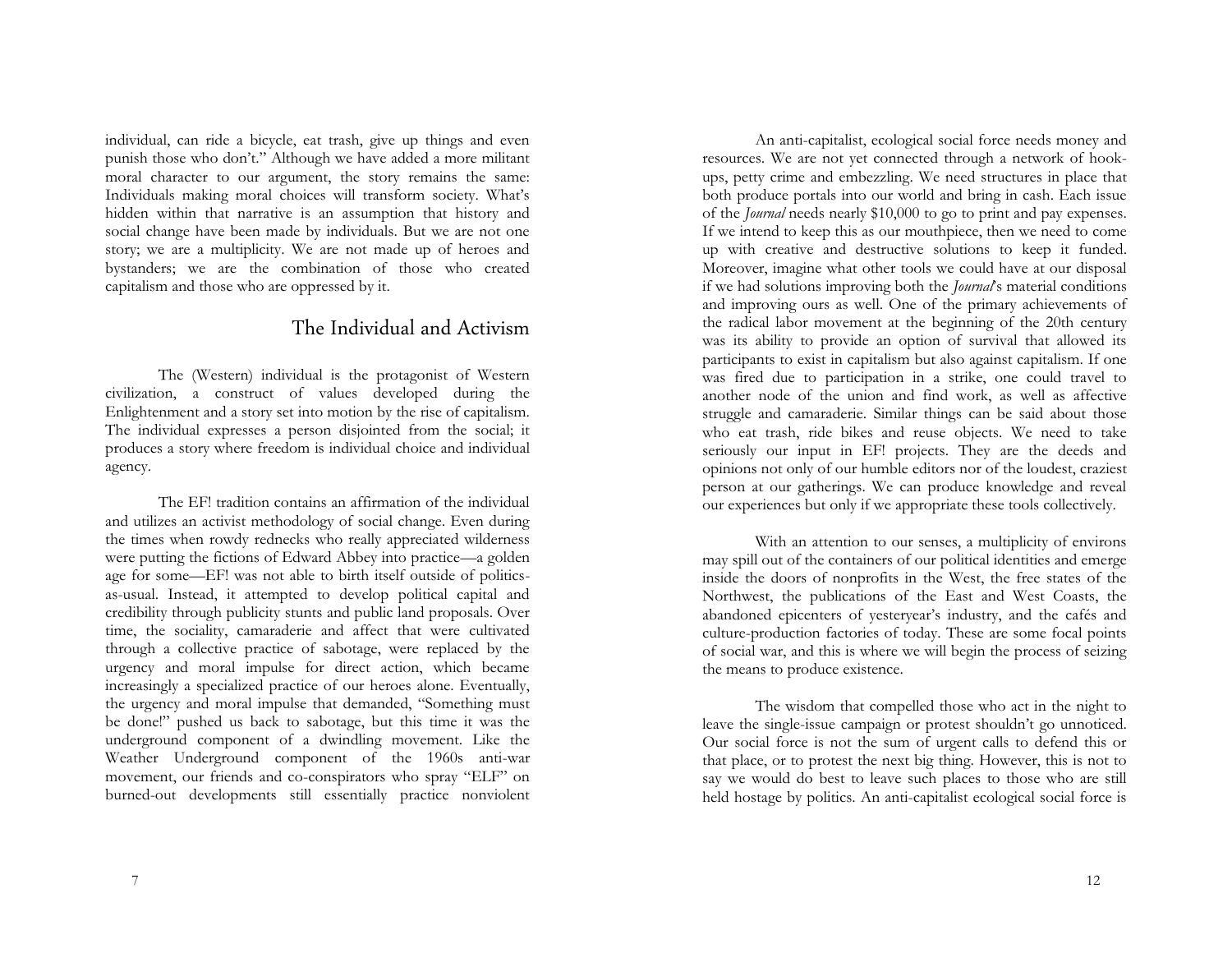The only *we* of our direction is made up of those of us who are searching for an Other *we*. It is this Other *we* that makes social war its object, that will appropriate all knowledge from all existing culture and that will also be appropriated by the aesthetics, sciences and social environments produced through culture. The *we* of our direction—an anti-capitalist and ecological direction—becomes powerful when it is attached to realities. Thus, the we of our direction is biocentric because it understands itself as inseparable from its conditions. Our anti-capitalist, ecological social force is the union of our need to exist on the Earth as participants in an ecosystem and the desire to edit, transform and play with what being human means.

The we of our direction is both a parallel structure, existing within our current conditions, and an adversarial structure that seeks new conditions. Today, one sojourns to Cascadia, to Katúah, to the Sonoran Desert to feel at home, to feel powerful. Tomorrow, we will recognize ourselves in the centers of the cities, as well as in the mountains. The evolution of EF! must traverse these new paths.

#### Seizing the Means to Produce Existence

If we intend to genuinely change society, we must have space to experiment. It follows that our task is to locate the cracks in capitalism and exploit them—to materialize our social force, both through actions and insurgent gestures, while laying down physical foundations. As the economy begins to melt down, the need for inhabitable spaces will grow. We can open up the doors of possibility by literally opening up doors to locked buildings and by producing autonomous territories with ecologically sustainable systems, giving permaculture teeth. When our "nice" projects are recognized more objectively for what they can achieve, we can begin to really understand their power. An Other EF! understands quite clearly why the old EF! Rendezvous occupied national park land: sociality and social war.

direct-action activism. Direct action gets the goods and all, but shall the rest of us just watch or fill "support" roles? We have exhausted ourselves as individuals specializing in social change; we need collective confrontation.

What would attention to the needs of the environs that we are attached to be if it were not framed as "individuals making ethical choices"? And what would our we be if not activists? Furthermore, what if we was based on our experiences, identities and desire, rather than simply on what we currently do?

History is not only the history of class struggle. Let's be clear: If Marx and the classical anarchists were right, and there was an easy answer called the proletariat, our task would be much easier. We could take a long look around, notice the simple fractures in society and recognize ourselves based on our class interests. Those of us who work, and who work to avoid it, would see ourselves as the majority of the global population. We could simply raise consciousness and get organized on class lines to fight capitalism, not merely as a structure that exploits us but also as a structure that threatens all life on the planet. We could act in our own self-interests to destroy capitalism and construct utopia. I would personally be less stressed out about alienating my friends and would probably spend far less time at cafés obsessing over radical ecological theory. Clearly, it would be better for everyone except an incredibly wealthy one percent of the population, who would lose everything they've placed meaning in. However, our struggle is more complex than the demand for better material conditions. This does not change the fact that we are also workers under capitalism, it simply means our narrative and direction cannot embrace easy answers to complex questions. To develop class struggle beyond its limits we will locate social war.

As a matter of strategy and rhetoric, some have started using the term "climate justice" in reference to the global ecological crisis. Although this is largely yet another savvy way to gain political attention, it does reflect an important development. It